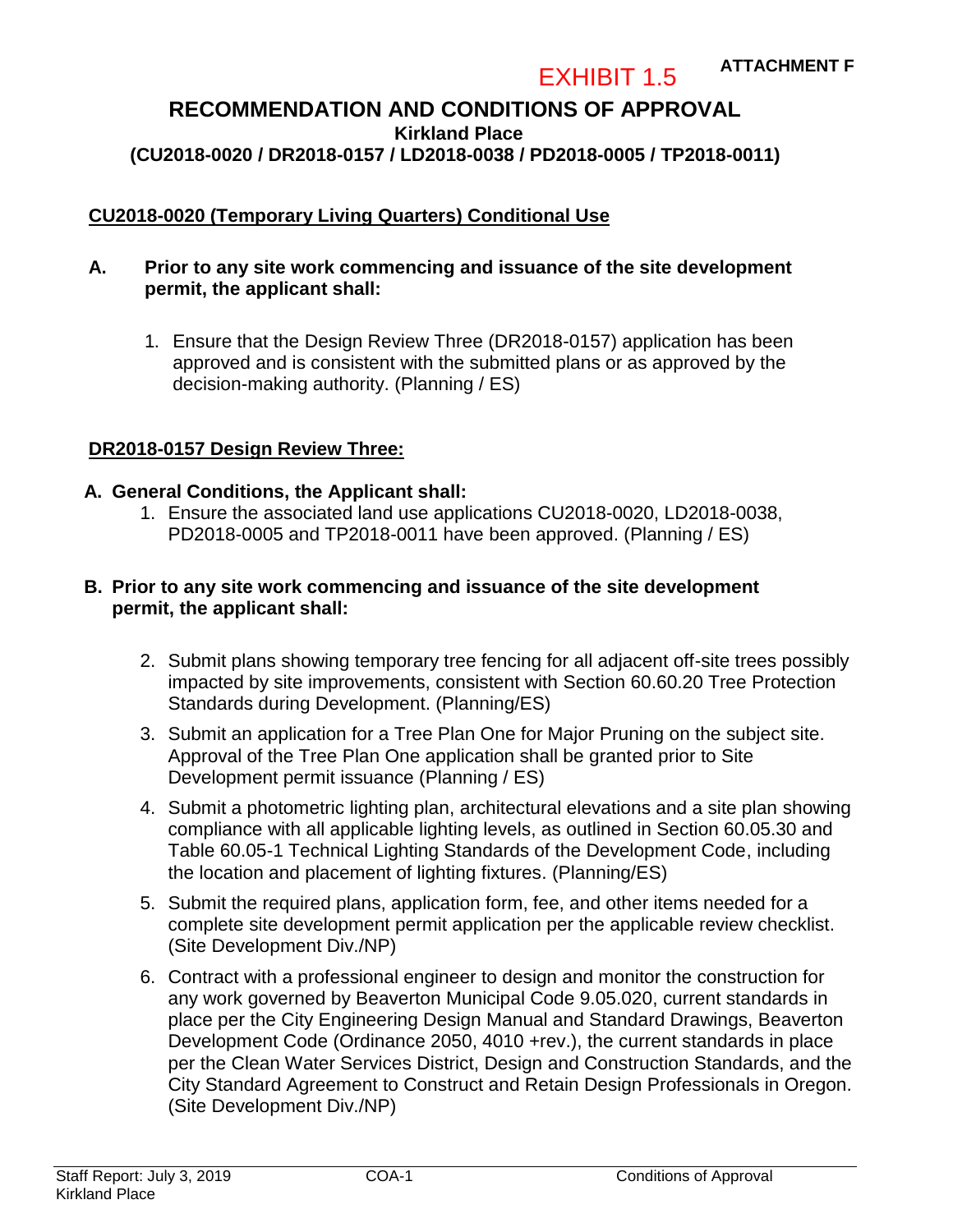- 7. Submit a completed and executed City Standard Agreement to Construct Improvements and Retain Design Professional(s) Registered in Oregon. After the site development permit is issued, the City Engineer and the Planning Director must approve all revisions utilizing the process set out in the Beaverton Development Code, and the City Engineering Design Manual; however, any required land use action shall be final prior to City staff approval of the engineering plan revision and work commencing as revised. (Site Development Div./NP)
- 8. Have the ownership of the subject property guarantee all public improvements, site grading, storm water management facilities, private streets, and common driveway paving by submittal of a City-approved security. The security approval by the City consists of a review by the City Attorney for form and the City Engineer for amount, equivalent to 100 percent or more of estimated construction costs. (Site Development Div./NP)
- 9. Submit any required easements under the City of Beaverton's authority, executed and ready for recording, to the City after approval by the City Engineer for legal description of the area encumbered and City Attorney as to form. Submit copies of other recorded easements for the project as needed from property ownerships within the City of Beaverton (Site Development Div./NP)
- 10.Have obtained the Tualatin Valley Fire and Rescue District Fire Marshal's approval of the site development plans as part of the City's plan review process. (Site Development Div./NP)
- 11.If required, submit water demand analysis (fire flow calculations) in accordance with the requirements of the Fire Code as adopted by the Tualatin Valley Fire and Rescue. (Site Development Div./NP)
- 12.If required, submit flow test and evaluation by a professional engineer meeting the standards set by the City Engineer as specified in the Engineering Design Manual. (Site Development Div./NP)
- 13.Submit a copy of issued permits or other approvals needed from the Tualatin Valley Water District for public water system construction. (Site Development Div./NP)
- 14.Have obtained approvals needed from the Clean Water Services District for storm system connections as a part of the City's plan review process. (Site Development Div./NP)
- 15.Submit plans for erosion control per 1200-CN General Permit (DEQ/CWS/City Erosion Control Joint Permit) requirements to the City. The applicant shall use the plan format per requirements for sites between 1 and 4.99 acres adopted by DEQ and Clean Water Services. (Site Development Div./NP)
- 16.Obtain the City Building Official's courtesy review of the proposed site utility plan by plumbing rules per OAR 918-780-004 for private plumbing. (Site Development Div./NP)
- 17.Provide construction plans that show each lot will be independently served by utility systems as required by the City Engineer and City Building Official. Any extra-capacity water, sanitary, and storm water facility improvements, as defined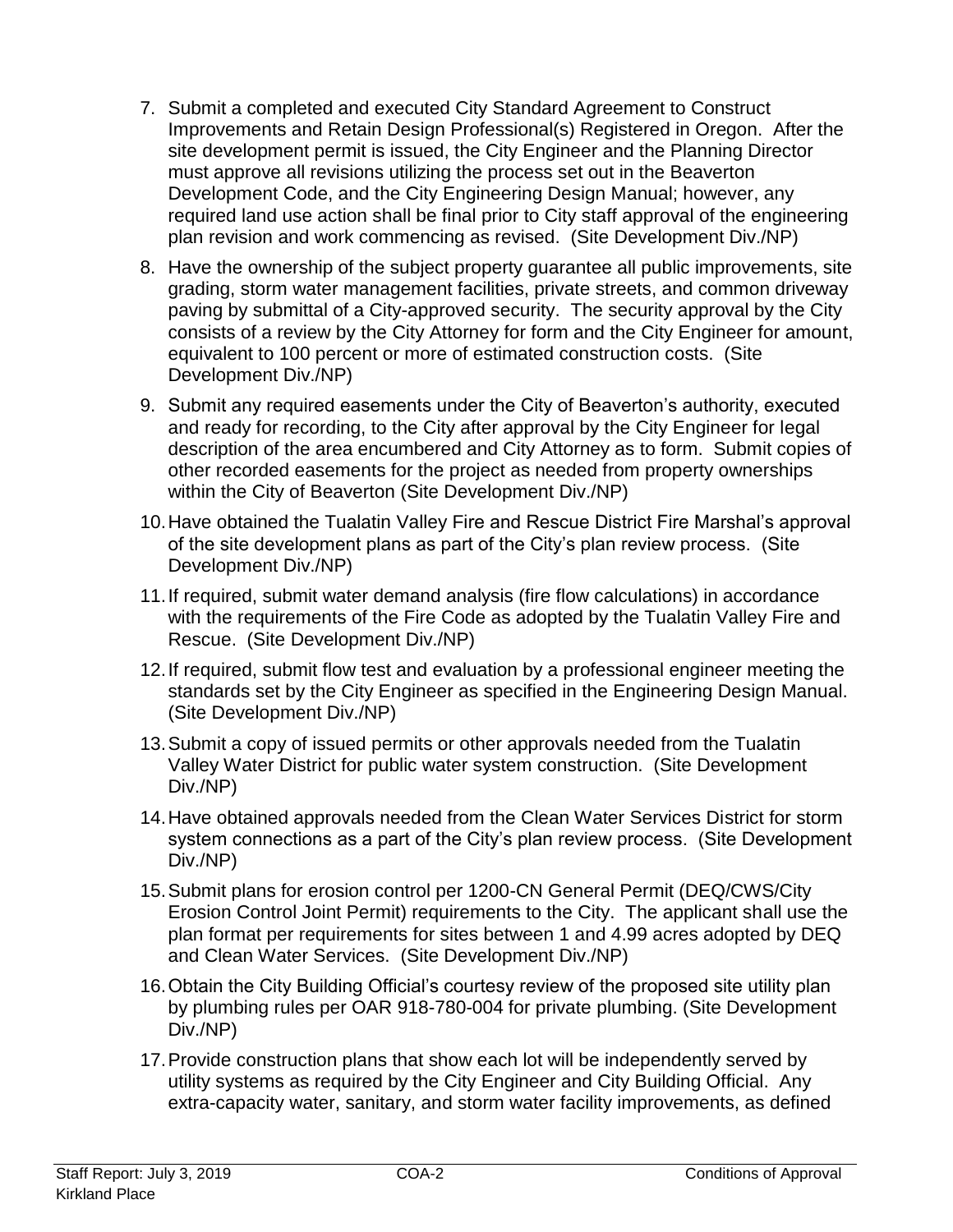and determined by the City Engineer, shall be eligible for system development charge credits to be assigned to lots. (Site Development Div./NP)

- 18.Submit a design for the structural retaining walls designed by a civil engineer or structural engineer. (Site Development Div./NP)
- 19.Submit a grading plan showing that each lot has a minimum building pad elevation that is at least one foot higher than the maximum possible high water elevation (emergency overflow) of the storm water management facilities. Additionally, a minimum finished floor elevation that is at least three feet higher than the maximum possible high water elevation shall be established for each new building lot and documented on the plans. (Site Development Div./NP)
- 20.Submit to the City a certified impervious surface determination of the proposed project prepared by the applicant's engineer, architect, or surveyor. The certification shall consist of an analysis and calculations determining the square footage of all impervious surfaces on the site (Site Development Div./NP)
- 21.Pay storm water quantity development charges for new impervious areas determined per the certified impervious surface worksheet. Provide final construction plans and drainage report demonstrating compliance with City surface water management requirements per Section 530, of City Resolution 4542 and with CWS Resolution and Order 2017-05. The drainage report must verify that either the existing off-site pond can accommodate the development for current storm water detention standards or the development will need to construct the detention system that meets City and CWS design standards. (Site Development Div./NP)
- 22.Pay storm water quality development charges for new impervious areas. The storm water quality development charge (\$1 per square foot of untreated new impervious area, per CWS rates and charges) will be determined per the certified impervious surface worksheet. (Site Development Div./NP)
- 23.Pay storm water system conveyance development charges for the net new impervious area proposed determined per the certified impervious surface worksheet. (Site Development Div./NP)
- 24.Submit an owner-executed, notarized, City/CWS standard private storm water facilities maintenance agreement, with maintenance plan and all standard exhibits, ready for recording in County Records. (Site Development Div./NP)
- 25.Provide plans for street lights (Option C unless otherwise approved by the City Public Works Director) along street frontages. All utilities along street frontages, within the site, and to the proposed new development must be underground. If existing utility poles along existing street frontages must be moved to accommodate the proposed improvements, the affected lines must be either undergrounded or a fee in lieu of undergrounding paid per Section 60.65 of the Development Code. (Site Development Div./NP)
- 26.Provide plans showing a City standard commercial driveway apron at the intersection of any private, common driveway and a public street. (Site Development Div./NP)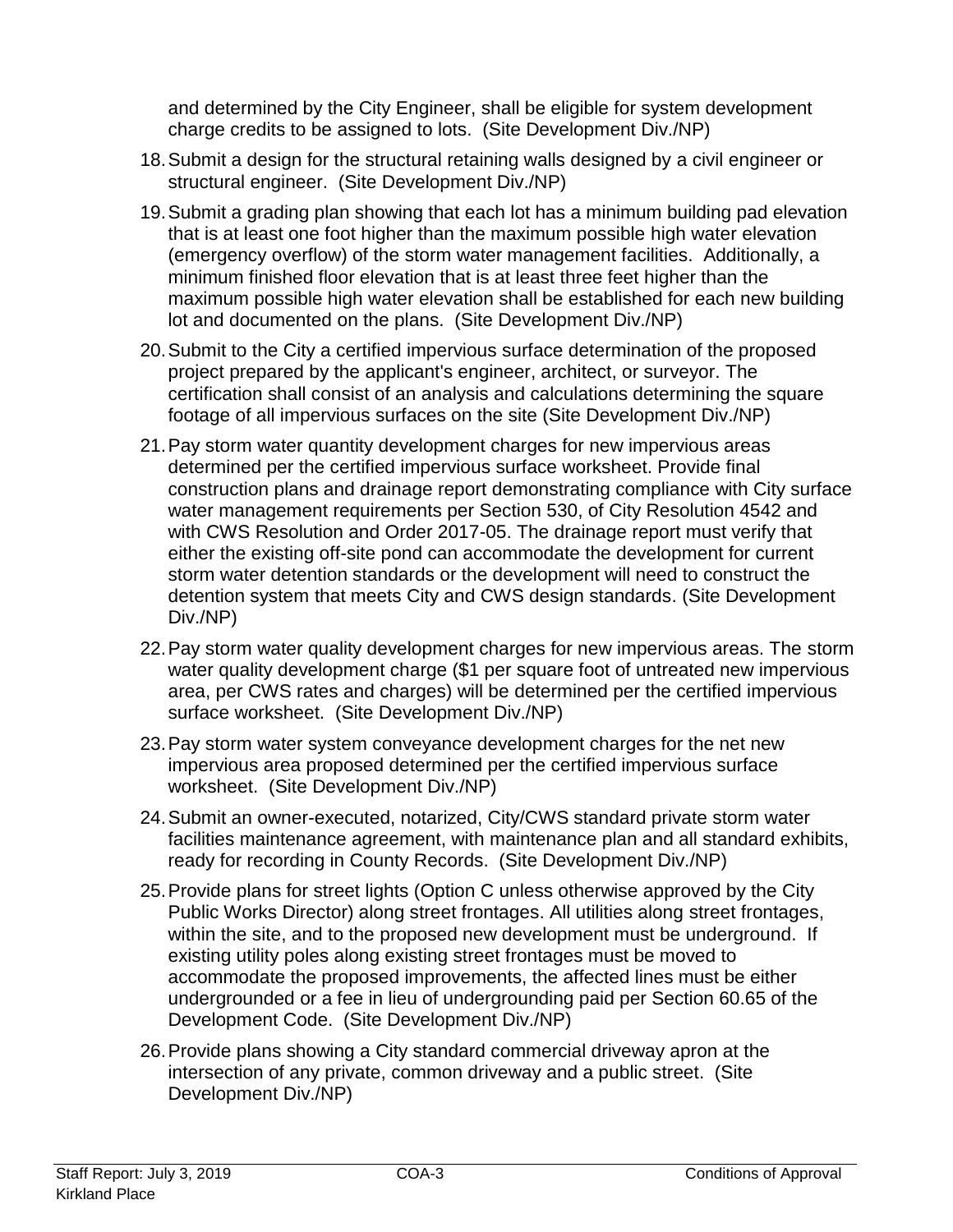- 27.Provide plans showing that any encroachments in the public right of way or public easements shall be non-structural attachment or in other words not integral (removable without damage) to the building structure. If a revocable right of way encroachment permit is desired by the owner or required by a financial institution or insurance company, the City Attorney will need to be consulted to prepare a specific document for this situation. (Site Development Div./NP)
- 28.Submit plans demonstrating compliance with all applicable bicycle parking standards identified in Section 60.30 Off -Street Parking of the Beaverton Development Code and the Bicycle Parking Standards outlined in Section 340 of the Engineering Design Manual. Provide a dimensioned short-term and long-term bicycle parking space design detail, consistent with standards outlined in outlined in Section 340 of the Engineering Design Manual. A minimum of four (4) short-term bicycle spaces shall be provided on site and a minimum of 6 long-term spaces shall be provided on site. Each parcel shall have sufficient bike parking to accommodate the proposed uses on the parcel. (Planning / ES)
- 29. Provide plans showing the adequate right-of-way dedication along the NW 117<sup>th</sup> Loop frontage, as needed to accommodate a ten (10) foot wide sidewalk with a minimum unobstructed path of five (5) feet, as required by Section 60.05.20.7.A of the Beaverton Development Code. The design and construction of the sidewalk shall be consistent with Drawing No. 241 of the Engineering Design Manual. (Planning / ES)
- 30.Provide plans that show the improvement of that section of the sidewalk located east of the site's driveway along NW Cedar Falls Drive. The sidewalk shall be design and constructed to comply with applicable standards identified in Section 60.05.20.7.A of the Beaverton Development Code and with Drawing No. 241 of the Engineering Design Manual. (Planning / ES)
- 31.Provide certification of adequate sight distance at the site's access on NW Cedar Falls Drive and NW 117th Loop, in accordance with City of Beaverton's Engineering Design Manual, prepared and stamped by a registered professional engineer. (Transportation / JK)
- 32.The applicant shall provide plans and information demonstrating compliance with any and all conditions of approval provided by TVF&R. (Planning / ES)
- 33. Submit plans showing a minimum of 172 standard parking spaces are provided on the subject site, designed in accordance with applicable standards outlined in Section 60.30 Off-Street Parking, of the Beaverton Development Code, including minimum drive-aisle width throughout the on-site parking area. (Planning / ES)
- 34.Submit plans demonstrating that all required onsite parking spaces meet the minimum dimensional standards of Section 60.30.15 of the Beaverton Development Code. Required parking spaces designed for a 90-degree parking angle shall have a minimum width of 8.5 feet and a minimum stall depth of 18.5 feet, while maintaining compliance with all other applicable Off-Street Parking Lot Design standards outlined in Section 60.30.15 of the Beaverton Development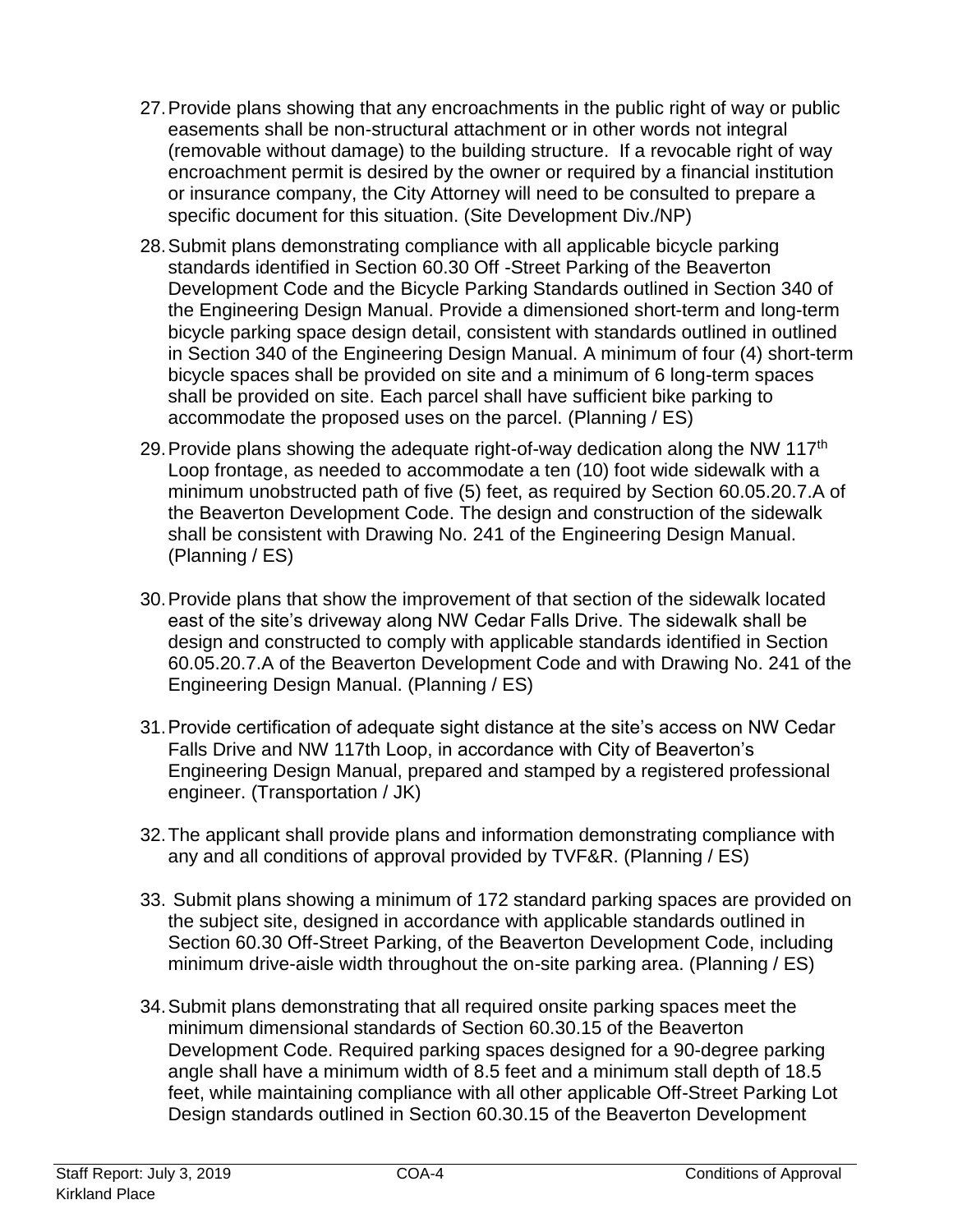Code. (Planning / ES)

- 35.Submit plans demonstrating compliance with tree protection provisions of Section 60.60.20 of the Development Code, unless modified in agreement with the City Arborist. Plans showing compliance with these standards, including placement of orange tree fencing, shall be provided prior to Site Development Permit issuance. The applicant shall be responsible for arranging a meeting on the subject site with the project arborist and City Arborist to establish a tree protection plan, prior to any work commencing on site. (Planning Division / ES)
- 36.Submit plans demonstrating compliance with tree protection provisions of Section 60.60.20 of the Development Code, unless modified in agreement with the City Arborist. Plans showing tree protected, including placement of orange tree fencing, shall be provided prior to Site Development Permit issuance. The applicant shall be responsible for arranging a meeting on the subject site with the project arborist and City Arborist to establish a tree protection plan, prior to any work commencing on site. In the event that any one of the trees (1392, 1393, 1395 and 1399) cannot be adequately protected, as determined by the City Arborist, the applicant shall submit an applicant for a Modification of a Decision, to modify the condition in the original Timberland (Teufel Nursery) Planned Unit Development (case file numbers CU2004-0015, CU2004-0016, LD204-0026, TP2004-0014 and DR2004-0079) approval prior to any work commencing on the subject site.
- 37.Dead trees within the Significant Grove, as identified in the Conditional Use approval of the Timberland (Teufel) Planned Unit Development Tree Plan application (TP2004-0014), should be fallen only for safety and left at the resource site to serve as habitat for wildlife, unless the tree has been diagnosed with a disease and must be removed from the area to protect the remaining trees or sufficient justification is provided by a biologist showing that the additional tree materials provide have no habitat benefit. (Planning / ES)

# **C. Prior to building permit issuance for a building, the applicant shall:**

- 38.Submit plans demonstrating compliance with Section 340 of the Engineering Design Manual, Bicycle Parking Standards, specifically the bike rack install dimensions and bicycle facility design. (Planning/ES)
- 39.Submit a complete site development permit application and obtain the issuance of site development permit from the Site Development Division. (Site Development Div./NP)
- 40.Prior to building permit issuance of any building permit which includes non-exempt roof-mounted equipment, the applicant shall demonstrate compliance with Section 60.05.15.5. (Planning / ES)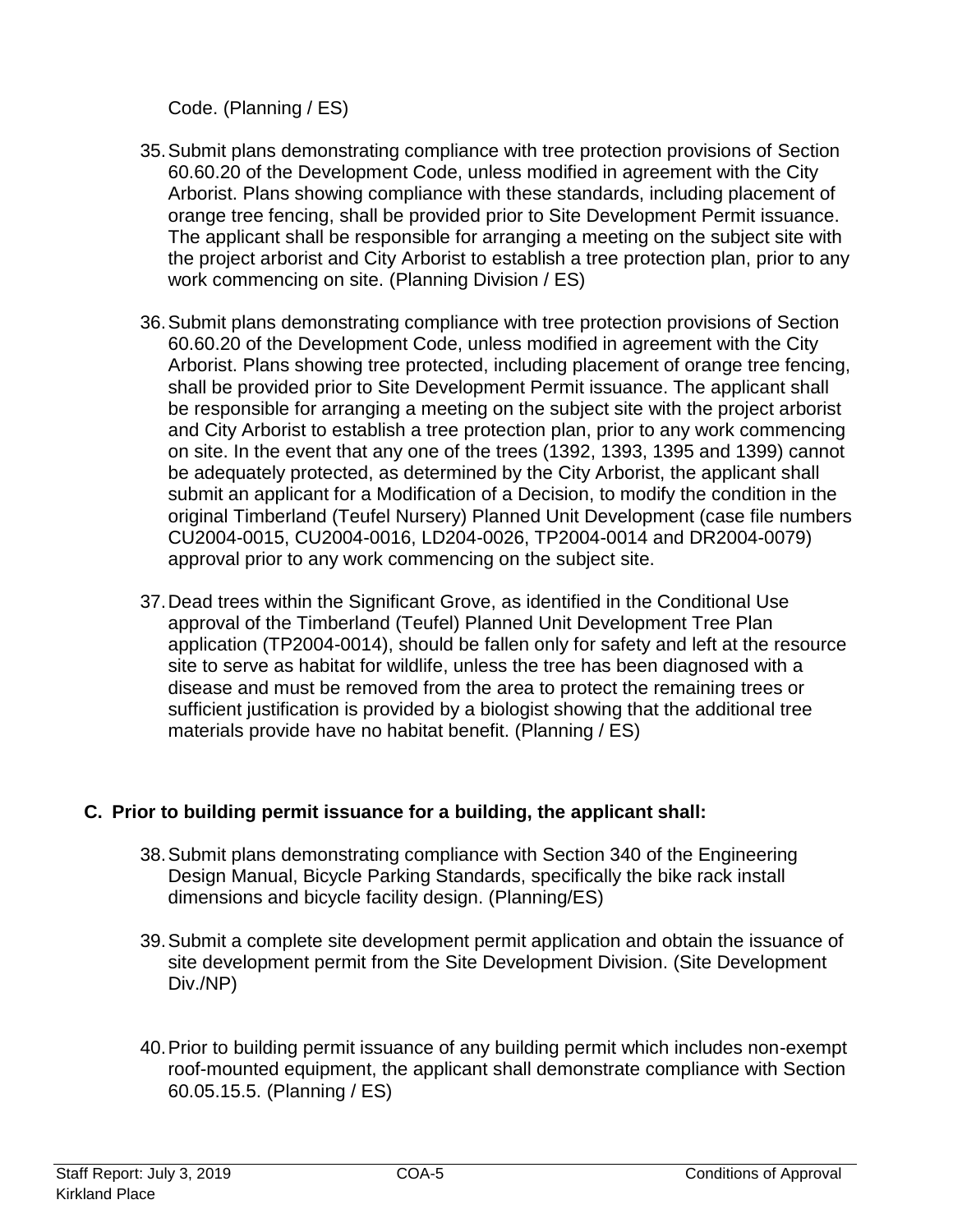## **D. Prior to final occupancy permit issuance of each building permit, the applicant shall:**

- 41.Have installed street trees along all frontages. (Planning/ES)
- 42.Ensure all site improvements, including grading and landscaping are completed in accordance with plans marked "Exhibit A", except as modified by the decision making authority in conditions of approval. (On file at City Hall). (Planning/ES)
- 43.Ensure all construction is completed in accordance with the Materials and Finishes form and Materials Board, both marked "Exhibit B", except as modified by the decision making authority in conditions of approval. (On file at City Hall). (Planning/ES)
- 44.Ensure construction of all buildings, walls, fences and other structures are completed in accordance with the elevations and plans marked "Exhibit C", except as modified by the decision making authority in conditions of approval. (On file at City Hall). (Planning/ES)
- 45.Ensure all landscaping approved by the decision making authority is installed. (Planning/ES)
- 46.Ensure all landscape areas are served by an underground landscape irrigation system. For approved xeriscape (drought-tolerant) landscape designs and for the installation of native or riparian plantings, underground irrigation is not required provided that temporary above-ground irrigation is provided for the establishment period. (Planning/ES)
- 47.Submit a complete site development permit application and obtain the issuance of site development permit from the Site Development Division. (Site Development Div./NP)
- 48.Have substantially completed the site development improvements as determined by the City Engineer, including streetlights being fully functional. (Site Development Div./NP)
- 49.Have substantially completed the site development improvements as determined by the City Engineer, including franchise utility relocation. (Site Development Div./NP)
- 50.Have placed underground all existing overhead utilities and any new utility service lines within the project and along any existing street frontage, as determined at site development permit issuance. (Site Development Div./NP)
- 51.Make provisions for installation of all mandated erosion control measures to achieve City inspector approval at least 24 hours prior to call for foundation footing form inspection from the Building Division. (Site Development Div./NP)
- 52.Submit to the City a certified impervious surface determination of the proposed project prepared by the applicant's engineer, architect, or surveyor. The certification shall consist of an analysis and calculations determining the square footage of all impervious surfaces on the site (Site Development Div./NP)
- 53.Have submitted the paper copies of the draft final plat needed for City review and to the County Surveyor to begin processing. (Site Development Div./NP)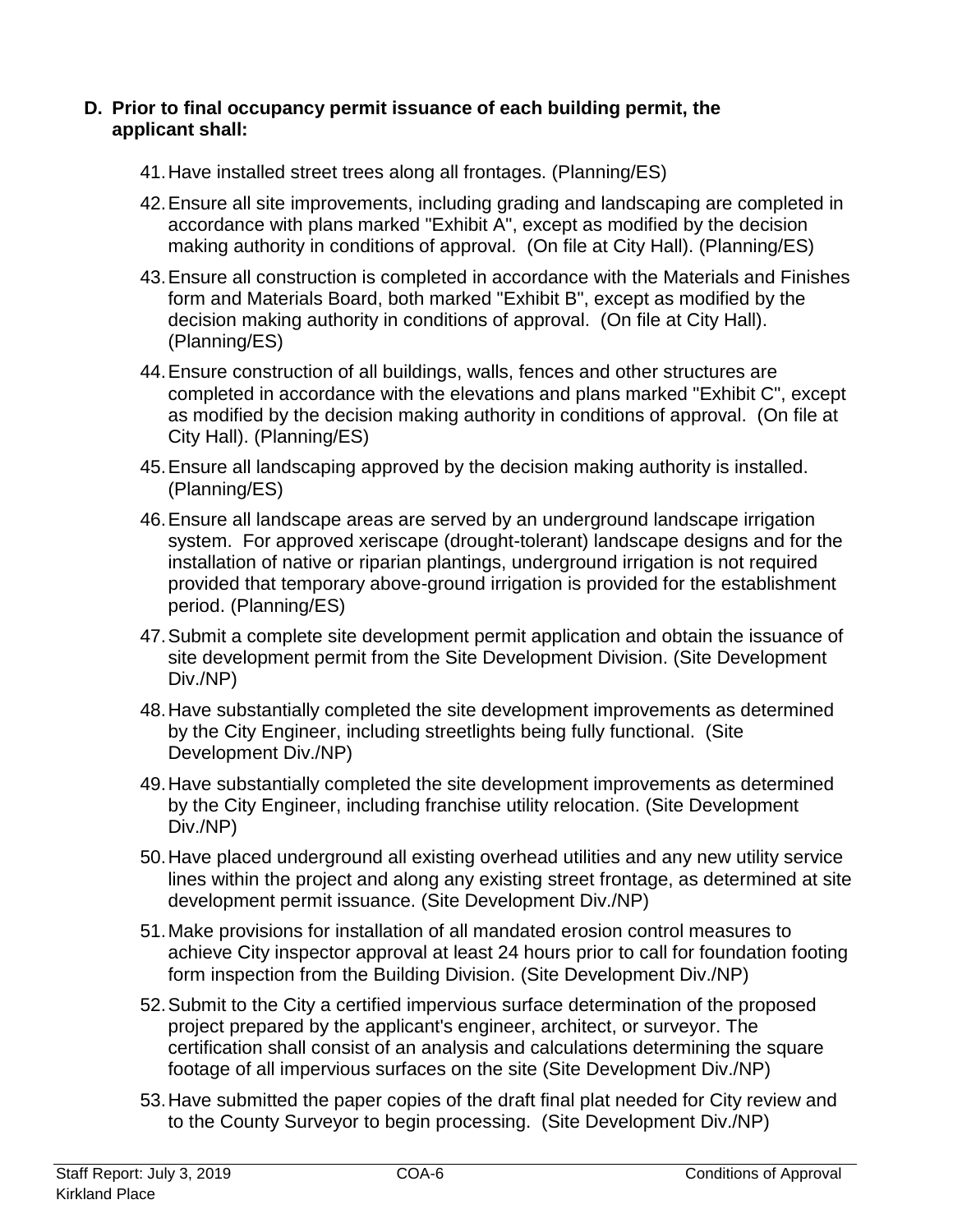- 54.Install or replace, to City specifications, all sidewalks, curb ramps and driveway aprons which are missing, damaged, deteriorated, or removed by construction along the site frontage. (Site Development Div./NP)
- 55.Have the landscaping completely installed or provide for erosion control measures around any disturbed or exposed areas per Clean Water Services standards. (Site Development Div./NP)
- 56.Have obtained a Source Control Sewage Permit from the Clean Water Services District (CWS) and submitted a copy to the City Building Official if an Industrial Sewage permit is required, as determined by CWS. (Site Development Div./NP)
- 57.Have recorded the final plat in County records and submitted a recorded copy to the City. (Site Development Div./NP)
- 58.Protected trees numbered 1392, 1393, 1399 and 1395 proposed for retention, shall be placed within a tract recorded with a deed restriction with Washington County. (Planning / ES)

# **E. Prior to release of performance security, the applicant shall:**

- 59.Have completed the site development improvements as determined by the City Engineer and met all outstanding conditions of approval as determined by the City Engineer and Planning Director. Additionally, the applicant and professional(s) of record shall have met all obligations under the City Standard Agreement to Construct Improvements and Retain Design Professional Registered in Oregon, as determined by the City Engineer. (Site Development Div./NP)
- 60.Submit any required easements not already dedicated on the plat, executed and ready for recording, to the City after approval by the City Engineer for area encumbered and City Attorney as to form. The applicant's engineer or surveyor shall verify all pre-existing and proposed easements are of sufficient width to meet current City standards. (Site Development Div./NP)
- 61.Provide an additional performance security for 100 percent of the cost of plants, planting materials, and any maintenance labor (including irrigation) necessary to achieve establishment of the vegetation for storm water facilities, sensitive area plantings and street trees as determined by the City Engineer. If the plants are not well established (as determined by the City Engineer and City Public Works Director) within a period of two years from the date of substantial completion, a plan shall be submitted by the engineer of record and landscape architect (or wetland biologist) that documents any needed remediation. The remediation plan shall be completely implemented and deemed satisfactory by the City Public Works Director prior to release of the security. (Site Development Div./NP)
- 62.Have completed the site development improvements as determined by the City Engineer and met all outstanding conditions of approval as determined by the City Engineer and Planning Director. The site shall be stable and secure for long-term erosion control issues. Additionally, the applicant and professional(s) of record shall have met all obligations under the City Standard Agreement to Construct Improvements and Retain Design Professional Registered in Oregon, as determined by the City Engineer. (Site Development Div./NP)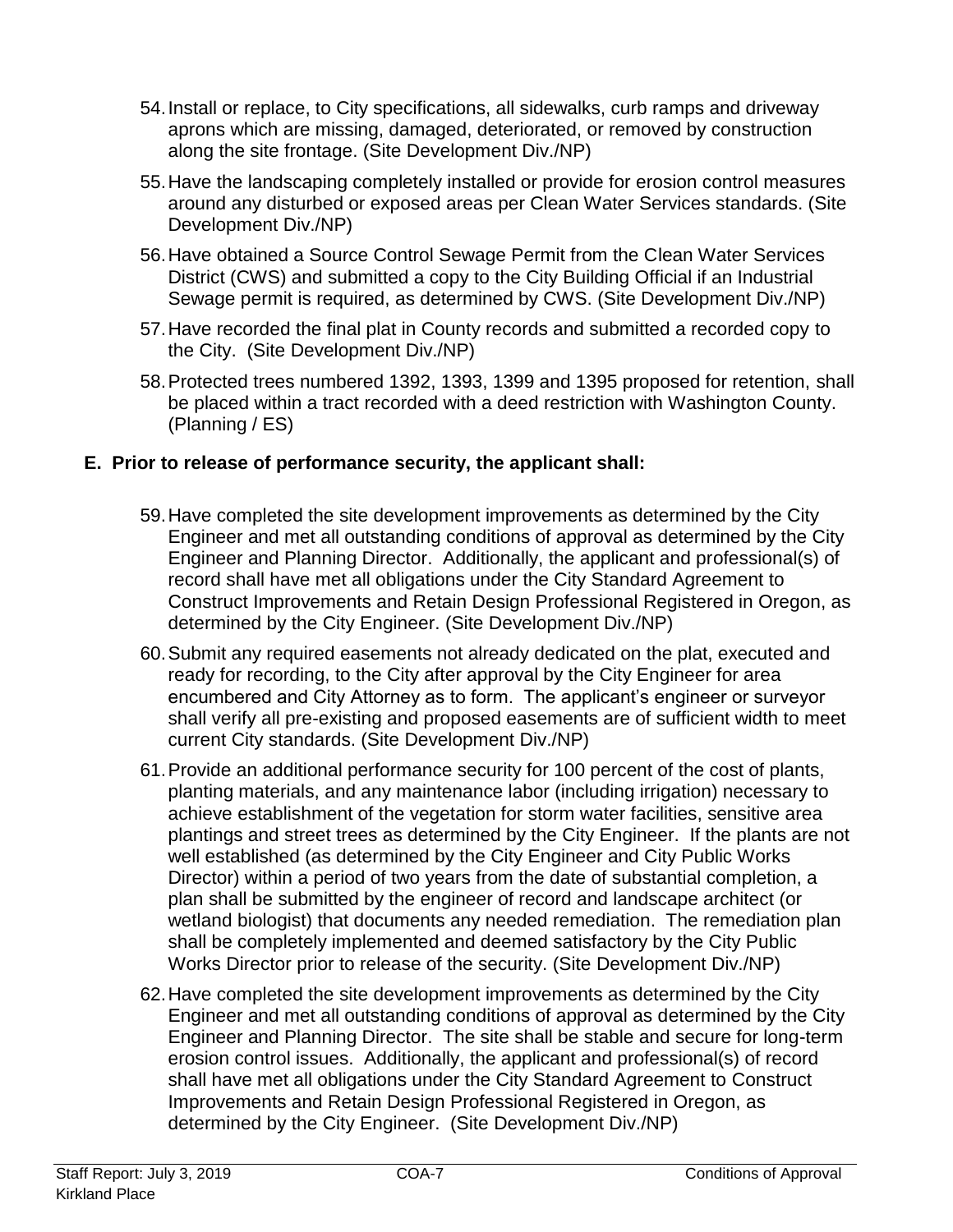63.Have substantially completed the site development improvements as determined by the City Engineer to provide minimum critical public services to each lot and to allow for verification that the location and width of proposed rights of way and easements are adequate for the completed infrastructure, per adopted City standards. (Site Development Div./NP)

# **Land Division – Preliminary Partition (LD2018-0038)**

# **A. General Conditions, the Applicant shall:**

1. Ensure the associated land use applications CU2018-0020, DR2018-0157, PD2018-0005 and TP2018-0011 have been approved. (Planning / ES)

# **B. Prior to final plat approval:**

- 2. Submit a Final Land Division Application. In accordance with Section 50.90 of the Development Code, submittal of a complete final land division application shall be made within 24 months after preliminary plat approval, unless a time extension is approved. (Planning / ES)
- 3. Provide a paper copy of the final plat for review purposes. The paper copy of the final plat shall be fully dimensioned and indicate the square footage of each lot and any required easements.
- 4. Provide written assurance to the Planning Division that each and every lot is buildable without variance under City Ordinances effective as of the date of preliminary plat approval. Tracts and other parcels not proposed for development shall also be listed with a statement of their purpose. (Planning Division / ES)
- 5. Show trees numbered 1392, 1393, 1395 and 1399 retained within a tract to be recorded with a deed restriction with Washington County. A draft deed restrictions shall be submitted to the City of Beaverton, prior to final plat approval. (Planning/ ES)
- 6. Submit a final, signed, Access Easement and Shared Parking Agreement, to be reviewed and approved by the City Attorney. (Planning / ES)
- 7. Pay all City liens, taxes and assessments or apportion to individual lots. Any liens, taxes and assessments levied by Washington County shall be paid to them according to their procedures. (Planning / ES)
- 8. Street trees shall be planted along the site's frontages in accordance with an approved street tree plan. Please contact City of Beaverton's Arborist at (503)526- 2237 to establish a street tree plan. Submit a copy of the City of Beaverton Arborist approved street tree plan to City of Beaverton Planning staff. (Planning / ES)
- 9. Have commenced construction of the site development improvements to provide minimum critical public services to each proposed lot (access graded, cored and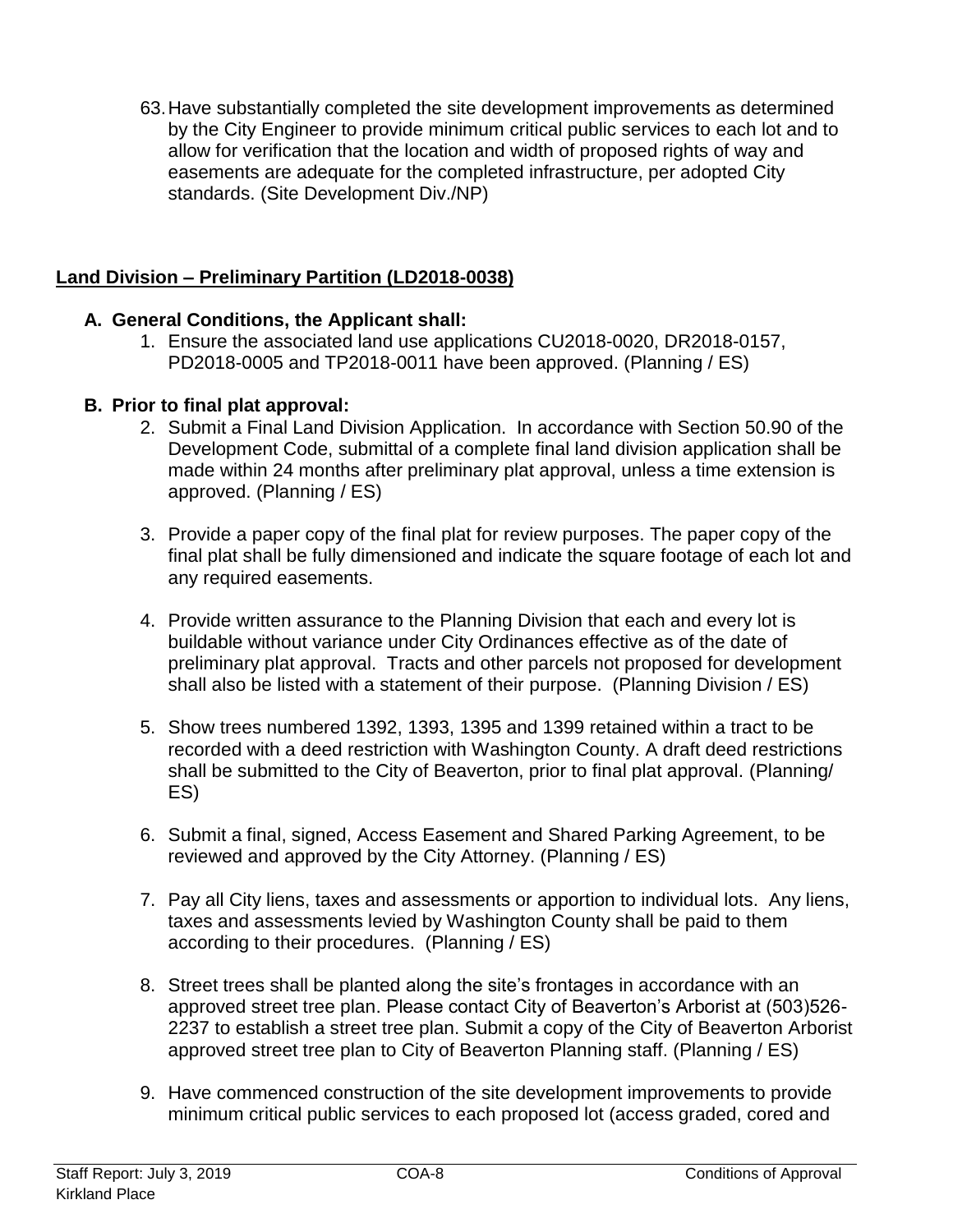rocked; wet utilities installed) as determined by the City Engineer and to allow for verification that the location and width of proposed rights of way and easements are adequate for the completed infrastructure, per adopted City standards. (Site Development Div./NP)

- 10.Show granting of any required on-site easements, along with plat notes as approved by the City Engineer for area encumbered and County Surveyor as to form and nomenclature. The applicant's engineer or surveyor shall verify all preexisting and proposed easements are of sufficient width to meet current City standards in relation to the physical location of existing site improvements. (Site Development Div./NP)
- 11.Submit an owner-executed, notarized, City/CWS standard private storm water facilities maintenance agreement, with maintenance plan and all standard exhibits for each parcel, ready for recording concurrently with the final plat at Washington County. (Site Development Div./NP)
- 12.Have verified to the satisfaction of the City Engineer that the location and width of all existing and proposed rights of way and easements are adequate; that each parcel and tract has proper access provisions; and that each parcel and tract has adequate public utility service provision/availability per adopted City standards and requirements. (Site Development Div./NP)
- 13.Submit a completed Land Division Agreement form to provide assurance that all the conditions of approval shall be met and that the development will be constructed in accordance with City requirements. (Planning Division/ES)
- 14.Submit to **Washington County** Operations Division (503.846.7623):
	- 1. Completed "Right-of-Way Permit" application form for all work proposed within the right-of-way of SW Barnes Road.
- 15.Submit to **Washington County** Engineering & Construction Services (Anthony Davies, P.E. – 503.846.7911) all proposed work within the existing slope easement, including structural calculations, for review and approval.
- 16.Submit a request to **Washington County** Survey Division (John Kidd 503.846.7932) for vacation of the public slope easement identified in document 2004- 060239.

## **PD2018-0002 Parking Determination:**

## **A. General Conditions, the Applicant shall:**

1. Ensure the associated land use applications CU2018-0020, DR2018-0157, LD2018- 0038, and TP2018-0011 have been approved. (Planning / ES)